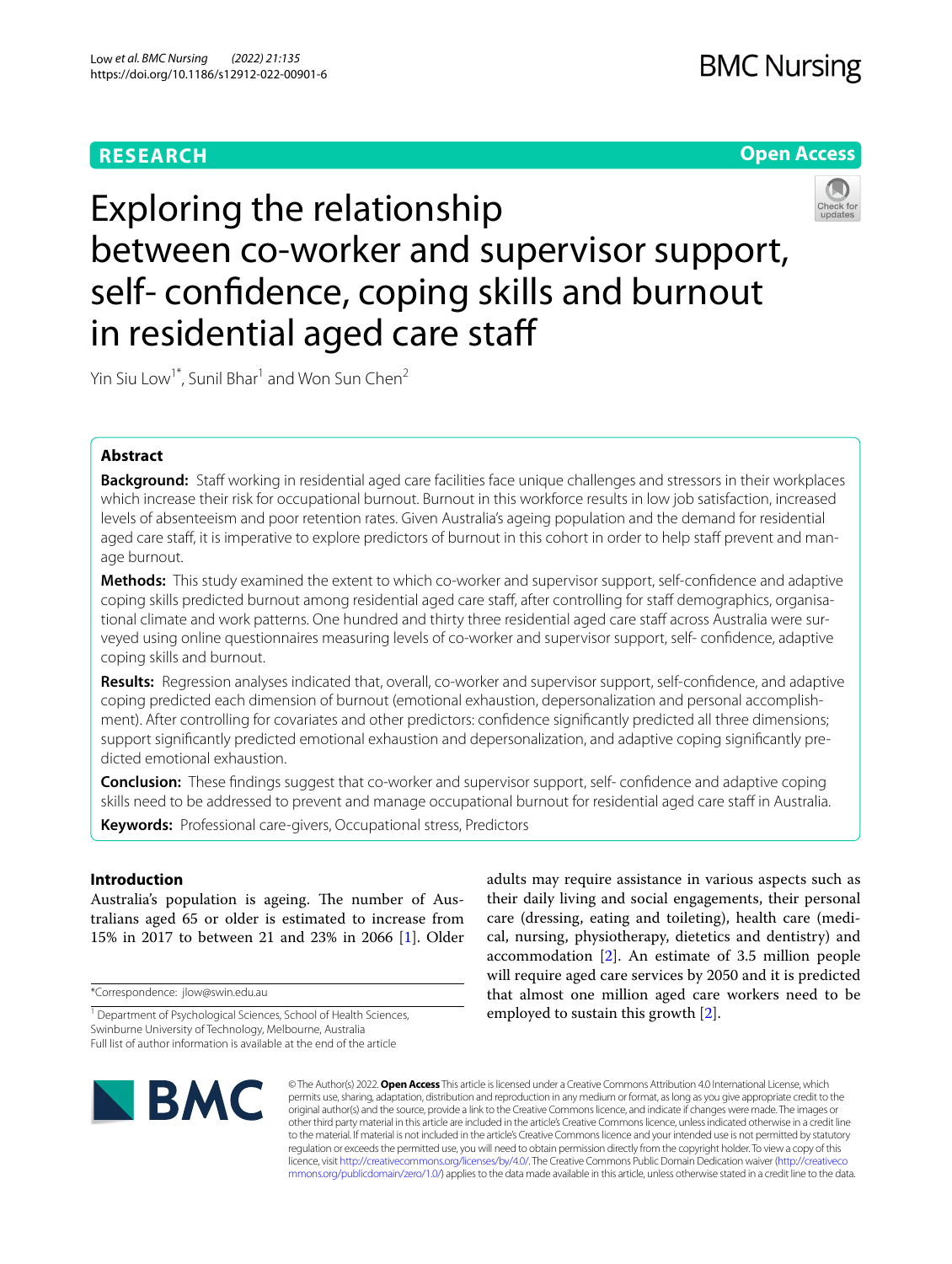Residential aged care (RAC) is for older adults who are not able to live at home and whose demands require greater care and support. Services included ongoing support and care with everyday tasks, personal care and 24-h care [\[3](#page-8-2)]. In 2020, there are 238,778 older adults in Australia who live in residential aged care facilities (RACFs) permanently and 65,709 older adults who receive respite care [\[3](#page-8-2)]. Older adults living in RACFs have complex physical comorbidities, chronic medical illnesses such as dementia [[4](#page-8-3)], as well as mental health issues such as depression, phobias, anxiety and psychosis [\[5\]](#page-8-4) and are highly dependent on care from staff members  $[6]$  $[6]$  $[6]$ . A total number of 153,854 direct care workers are employed in RACFs in Australia [[7\]](#page-8-6).

While supporting the care needs of these older adults, RAC staff experience a significant number of workplace stressors such as high workload and demands, insufficient stafng, lack of resources, violence from residents and conficts with residents' families [\[8](#page-9-0), [9\]](#page-9-1). As such, RAC staff are at risk for burnout, which has been found to adversely impact on their well-being, resulting in high turnover rates and a reduction in the quality of care rendered to these residents [\[10,](#page-9-2) [11](#page-9-3)].

Hence, it is imperative to examine predictors of burnout in RAC staff to mitigate burnout, improve their well-being and to retain the aged care workforce. By examining and identifying predictors of burnout, interventions can be developed to precisely target these predictors to reduce burnout in such a workforce. Interventions that are precise in their targets of action are projected to not only reduce burnout, but also to result in improved client care.

#### **Occupational burnout syndrome**

Occupational burnout has been conceptualised as a psychological syndrome due to chronic work-related interpersonal stressors [[12](#page-9-4)]. Maslach and Jackson [[13\]](#page-9-5) posited that there are three key dimensions of such burnout: emotional exhaustion, depersonalization and reduced personal accomplishment. Emotional exhaustion refers to the depletion of one's emotional capacity, depersonalization represents one's cynicism and detachment from workplace issues, and reduced personal accomplishment refers to having a negative view of one's work achieve-ments [\[12,](#page-9-4) [13](#page-9-5)]. Maslach [\[14\]](#page-9-6) interviewed staff working in the human services sector and found that that workers who reported high levels of occupational stress were emotionally drained, had developed negative feelings and attitudes towards their clients whom they were caring for and also struggled with their professional ability to execute a job meaningfully.

Individuals who experience burnout have been found to be less likely to remain in their work role and more likely to leave their work role, be absent from work, have physical sickness, sufer mental health symptoms; in setting with high rates of staff who experience burnout, there are high rates of turnover and greater intentions to quit among staff  $[15]$ . The prevalence of burnout in staff working in residential aged care facilities have been found to be higher than staff working in community settings  $[11, 16]$  $[11, 16]$  $[11, 16]$  $[11, 16]$  $[11, 16]$  suggesting that staff working in such facilities are prone to high levels of burnout.

Staff working in RACFs face unique challenges and stressors in their workplaces which increase their risks of occupational burnout. Organisational factors that predict burnout include low levels of staffing and work overload  $[8, 9]$  $[8, 9]$  $[8, 9]$  $[8, 9]$  $[8, 9]$ , insufficient training and resources for the job role and poor remuneration  $[9]$  $[9]$ . Evers et al.  $[8]$  $[8]$  also found that the weekly working hours of RAC staff were positively associated with the emotional exhaustion dimension of burnout. Another study by Al Sabei et al. [[17\]](#page-9-9) examined job satisfaction as a moderator between work environment and turnover intentions for nursing staf employed in hospital settings. For staff who reported high levels of job satisfaction, there is less turnover intention when they are working in a conducive work environment [\[17](#page-9-9)]. In addition, demographics variables such as younger age, male staff and speaking English as a second language pre-dicted higher burnout levels in RAC staff [[18,](#page-9-10) [19](#page-9-11)]. Past researchers have also found gender diferences in burnout levels in which male staf members have higher levels of depersonalization as compared to their female counterparts  $[18, 20]$  $[18, 20]$  $[18, 20]$  $[18, 20]$ . This is likely due to the differences in coping styles where women tend to express their emotions and men tend to remove themselves and hide their emotions when under stress [[21](#page-9-13)].

## **Burnout and support, confdence and adaptive coping**

Other predictors of burnout in RAC staff have been: support  $[22]$ , confidence  $[23]$  $[23]$  and coping skills  $[24]$  $[24]$  $[24]$ . In a recent systematic review, Costello et al. [\[19\]](#page-9-11) extracted data from seventeen studies and found that staff who felt unsupported experienced higher levels of burnout. Woodhead et al. [\[22\]](#page-9-14) showed that support from supervisors, friends or family members were associated with lower levels of emotional exhaustion and greater personal accomplishment. Furthermore, Jeon et al. [\[25](#page-9-17)] found that support from management was signifcantly associated with lower levels of emotional exhaustion and depersonalization in RAC staf.

There is also growing evidence for a significant relationship between staf burnout levels and their confdence in managing older adults [\[23](#page-9-15), [26\]](#page-9-18). In a recent mixed methods scoping review, Shrestha et al. [[27](#page-9-19)] investigated caring self-efficacy in direct care workers employed in residential aged care settings and fndings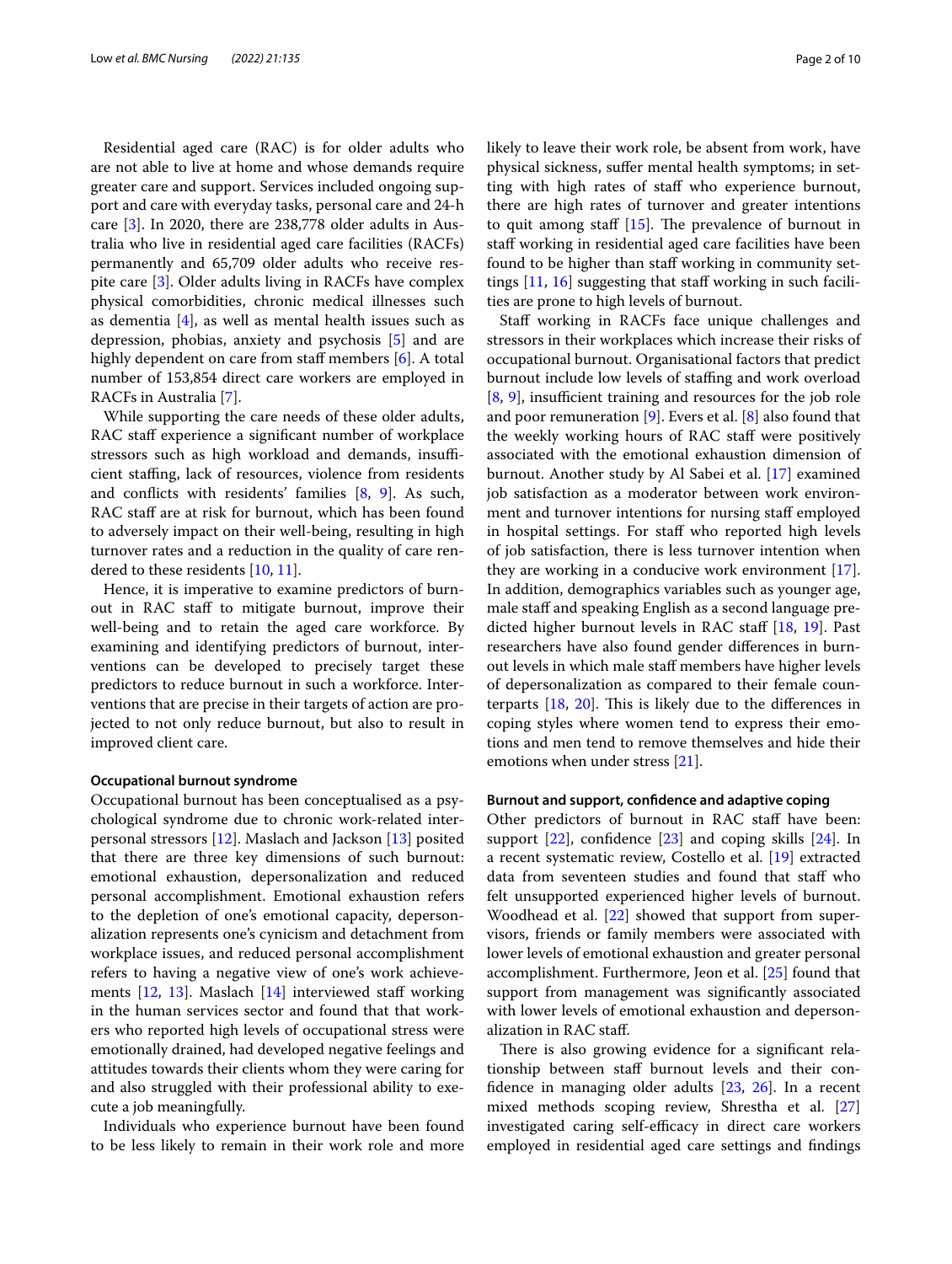from their study showed that self-efficacy was negatively associated with burnout and work stress. In addition, Dufy et al. [\[23](#page-9-15)] examined the association of burnout and aged care staf's confdence in caring for older adults with dementia. The researchers found that levels of selfefficacy among staff were negatively associated with emotional exhaustion and depersonalization, and positively associated with personal accomplishment. Mackenzie and Peragine  $[26]$  investigated the impact of a self-efficacy training program for staff caring for residents with dementia. The self-efficacy training program focussed on aspects such as managing workplace conficts among colleagues, addressing residents' challenging behaviours and improving interactions with residents' families [[26\]](#page-9-18). Results from their study highlighted a reduction in burnout levels with staff experiencing greater personal accomplishments [\[26\]](#page-9-18) which was consistent with past research by Brouwers et al.  $[28]$  $[28]$  $[28]$  who found that self-efficacy of school staf was positively correlated to personal accomplishment.

Coping skills are utilised by individuals in stressful circumstances where the demands surpass one's personal resources. Adaptive coping refers to mental reasoning and behavioural strategies used to combat stressful events or overwhelming emotional states [[29](#page-9-21)]. Adaptive coping acts as a protective factor against negative impacts of stressful life events and reduces the frequency of stressful events  $[29]$  $[29]$ . These behavioural and cognitive strategies assist individuals to reduce or tolerate internal and external demands [\[30](#page-9-22)]. Lee et al. [\[24](#page-9-16)] conducted a meta-analysis of seven studies; they found that coping strategies, especially problem-focused coping, decreased nurses' emotional exhaustion and depersonalization [\[24](#page-9-16)]. Mackenzie et al. [[31\]](#page-9-23) found that a brief mindfulnessbased stress reduction intervention for nurses and nurse aides reduced emotional exhaustion, hence providing further support for the importance of coping skills in reducing burnout.

#### **Aims and hypothesis of the study**

International research has examined burnout in RAC settings in various countries  $[8, 9, 18, 20]$  $[8, 9, 18, 20]$  $[8, 9, 18, 20]$  $[8, 9, 18, 20]$  $[8, 9, 18, 20]$  $[8, 9, 18, 20]$  $[8, 9, 18, 20]$  $[8, 9, 18, 20]$ , however, there remains a paucity of research examining the extent to which support, confidence and adaptive coping predict burnout amongst Australian RAC staf. Further, given that some predictors—such as support, confdence and adaptive coping—are more easily modifable at an individual level, it would also be important to examine their prediction of burnout, once controlling for more permanent or systemic factors such as demographics, organisational and work pattern characteristics. The first aim of this study was to examine the extent to which support, confdence and adaptive coping skills predicted dimensions of burnout, while controlling for organisational, demographic and work factors.

The second aim of this study was to identify the strongest unique predictors of burnout. The third aim of this study was to assess the levels of burnout, support, confdence and adaptive coping among the RAC staff working in Australia.

## **Methods**

## **Sample**

A sample of 133 RAC staf employed in RACFs across Australia were invited to participate in this study between September and December 2020. Researchers conducted a search on the Internet for RACFs and retrieved their email contact from publicly available online databases ([https://www.gen-agedcaredata.gov.au/resources/access](https://www.gen-agedcaredata.gov.au/resources/access-data/2020/october/aged-care-service-list-30-june-2020)[data/2020/october/aged-care-service-list-30-june-2020](https://www.gen-agedcaredata.gov.au/resources/access-data/2020/october/aged-care-service-list-30-june-2020)). Facilities across Australia were contacted via email with a study poster attached, to be placed on RACFs staff noticeboards. The study poster comprised the survey link ([www.embracesurvey.com](http://www.embracesurvey.com)) and QR code to the online questionnaire.

Inclusion criteria for staf participants were a) 18 years old or older, b) had sufficient English, c) were a paid employee of the facility, and d) provided direct care to residents.

Following a self-screen checklist, interested and eligible staff participated in the study by completing self-report questionnaires via the survey link. Participants in this study were reimbursed with a draw of \$150 electronic gift card for their participation time.

Assuming a medium efect size, a signifcance level of 5%, and power of 80%, a sample size of 97 was sufficient Gpower (version 3.1.9.4) [[32](#page-9-24)], after assuming a 20% drop out rate (sample for analysis=minimum of 77).

#### **Ethics approval**

This study was approved by the Swinburne University of Technology Human Research Ethics Committee (SUHREC) (Reference no. 20203027–5106, 8 September 2020).

## **Measures**

**Materials**

## *Burnout*

Measures of burnout, support, confdence in managing aged care residents, adaptive coping skills, demographics and work environment were used in this study. Burnout. The Maslach Burnout Inventory Human Services Survey (MBI-HSS) [\[33](#page-9-25)] was used to assess burnout in workers employed in the human services settings.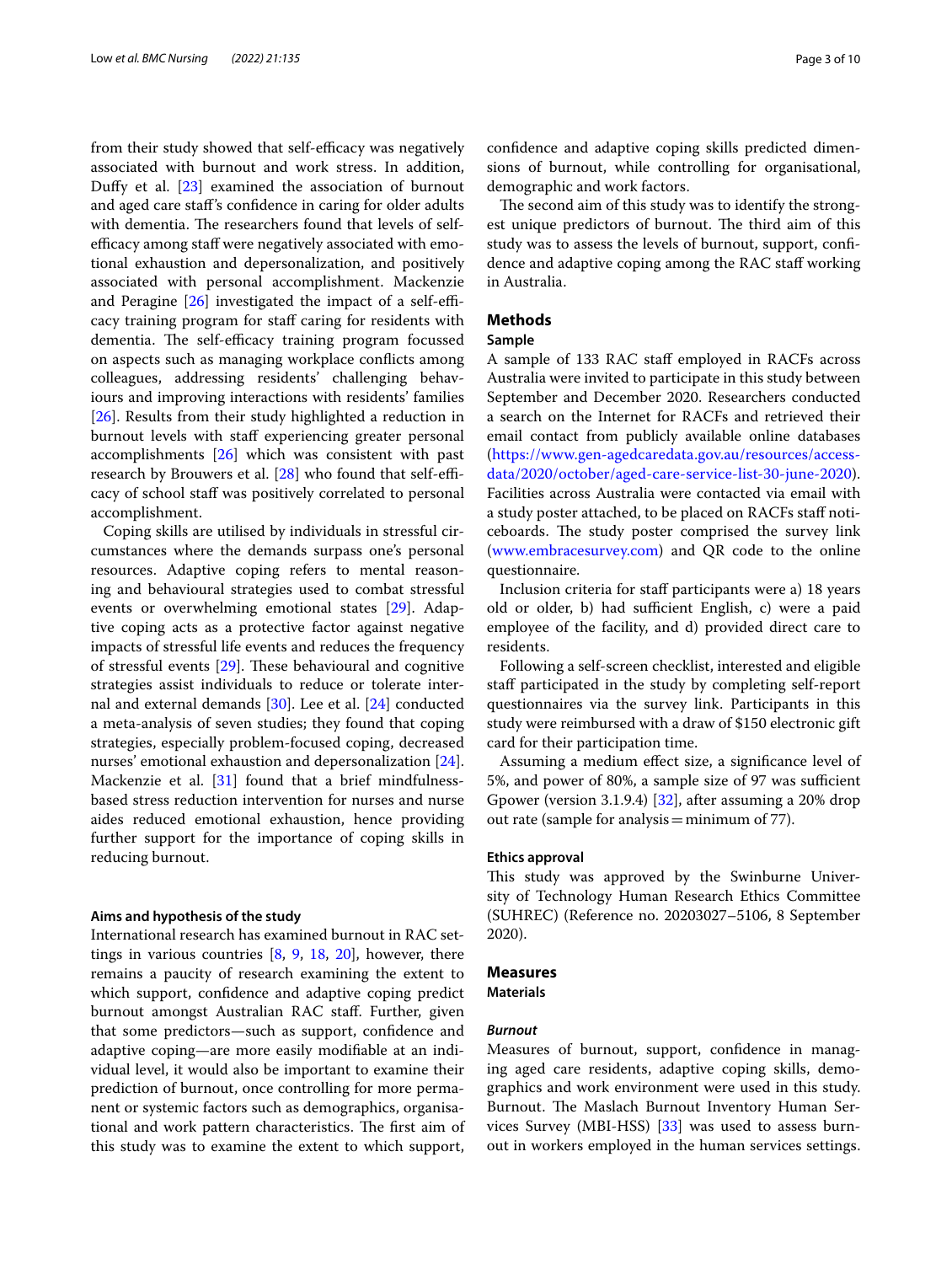There were three dimensions of burnout measured in this scale: emotional exhaustion, depersonalization and personal accomplishment. Emotional exhaustion (EE) referred to a depletion of "emotional tanks" at work and the feeling that one has "nothing left to give" psychologically [\[12,](#page-9-4) [13\]](#page-9-5). Depersonalization (DP) referred to workers' cynical attitudes, negative feelings towards their clients' issues and detachment from one's workplace [\[12](#page-9-4), [13\]](#page-9-5). Personal accomplishment (PA) described feelings of satisfaction with work accomplishments  $[12, 13]$  $[12, 13]$  $[12, 13]$  $[12, 13]$ . The scale comprised 22 items. Using a 7- point likert scale  $(0=$ never,  $6=$ often). Respondents indicated the extent to which each item described them with regards to their jobs. Sample items included "I feel emotionally drained from my work.", "I have accomplished many worthwhile things in this job." and "I don't really care what happens to some recipients. "High levels of emotional exhaustion and depersonalization coupled with low levels of personal accomplishment indicated burnout in a worker. The reported reliability for the survey was acceptable, with Cronbach's Alpha coefficients of 0.71 for personal accomplishment, 0.79 for depersonalization and 0.90 for emotional exhaustion [[23\]](#page-9-15). In this study, internal consistency Cronbach's alpha for each of the burnout dimensions were as follows: emotional exhaustion Cronbach's alpha=0.94, depersonalization Cronbach's alpha=0.70, personal accomplishment Cronbach's alpha=0.65.

#### *Support*

Three subscales (cohesion, trust and support) from the Organizational Climate Questionnaire (OCQ) [[34\]](#page-9-26), were used to measure staff perception of support from coworkers and supervisors in the organization. Each subscale comprised of 5 items. For each item, respondents chose one out of five choices (where  $1 =$ strongly disagree, 5=strongly agree) to indicate whether they agreed or disagreed with each statement. Sample items included "People at work pitch in to help each other out.", "I can count on my boss to keep the things I tell him confdential." and "I can count on my boss to help me when I need it." Scores across subscales were added to create a composite score for support, such that higher scores refected higher levels of support. The reported reliability of the OCQ scale was high, with reported alpha coefficients ranging from 0.80 to 0.89 [\[34](#page-9-26)]. In this study, internal consistency Cronbach's alpha of the composite of these subscales was high ( $\alpha$  = 0.95).

### *Confdence*

The Inventory of Geriatric Nursing Self-Efficacy (Selfefficacy measure)  $[26]$  $[26]$  was used to measure levels of confdence in managing geriatric nursing care challenges faced by professional caregivers. The inventory comprised 9 items including three items refecting teamwork scenarios, three items refecting resident scenarios and the other three items are family scenarios. Respondent indicated on a 7-point scale how confdent they were in remaining calm, resolving the issue and achieving a positive result in relation to the scenarios (where  $1=$ not at all confident,  $7=$ very confident). Sample items included "You are extremely busy, you are behind in your work, and one of the residents is following you around and trying to grab your arm." and "A colleague of yours is avoiding you for some reason. This is making your job difficult because you work closely with him." Higher total scores indicated high levels of self-efficacy experienced by the individual. This measure was found to have good internal reliability with a Cronbach's alpha of 0.96 and average item–total correlation of 0.83 [\[26](#page-9-18)]. In this study, the internal consistency of the self-efficacy scale, as measured by Cronbach's alpha, was 0.93.

#### *Adaptive coping*

The adaptive coping subscale of the brief COPE questionnaire (brief COPE) [\[35](#page-9-27)]—a shortened version of the COPE inventory (COPE) [\[36](#page-9-28)] was used to measure adaptive coping. The subscale comprised a total of 16 items, with two items measuring each of the following aspects: active coping, planning, use of emotional support, use of instrumental support, positive reframing, acceptance, religion, and humour. Respondents use a fourpoint scale to indicate how frequently they employed these coping strategies (where  $1=I$  don't usually do this at all,  $4=I$  usually do this a lot). Sample items include: "I've been concentrating my eforts on doing something about the situation I'm in." and "I have been thinking hard about what steps to take.", and "I've been getting emotional support from others". The Cronbach's alphas for the brief COPE subscales have been found to range from 0.50 to 0.90  $[37]$  $[37]$ . In this study, the internal consistency of the adaptive coping subscale Cronbach's alpha was 0.90. Demographics, work patterns and organisational climate were measured as covariates. Demographics characteristics included: gender (recorded  $1 =$  female,  $2 =$  male), education (recorded  $1 =$  postgraduate,  $2$  = undergraduate,  $3$  = Technical and Further Education (TAFE) diploma or certificate,  $4=$ Year 12,  $5=$ Year 11, 6=Year 10, 7=Year 9, 8=Year 8, 9=No school) and languages (recorded  $1 =$ English,  $2 =$ Italian,  $3 =$ Greek, 4=Cantonese, 5=Arabic, 6=Mandarin, 7=Vietnamese,  $8=O$ ther). Work patterns characteristics included in this study were: schedule (recorded  $1 =$  regular day-time shift,  $2$  = rotating shift pattern,  $3$  = other) and workplace training received in the past 12 months  $(1 = No, 2 = Yes)$ .

Three subscales of the Organizational Climate Questionnaire (OCQ) [[34](#page-9-26)]—autonomy, pressure and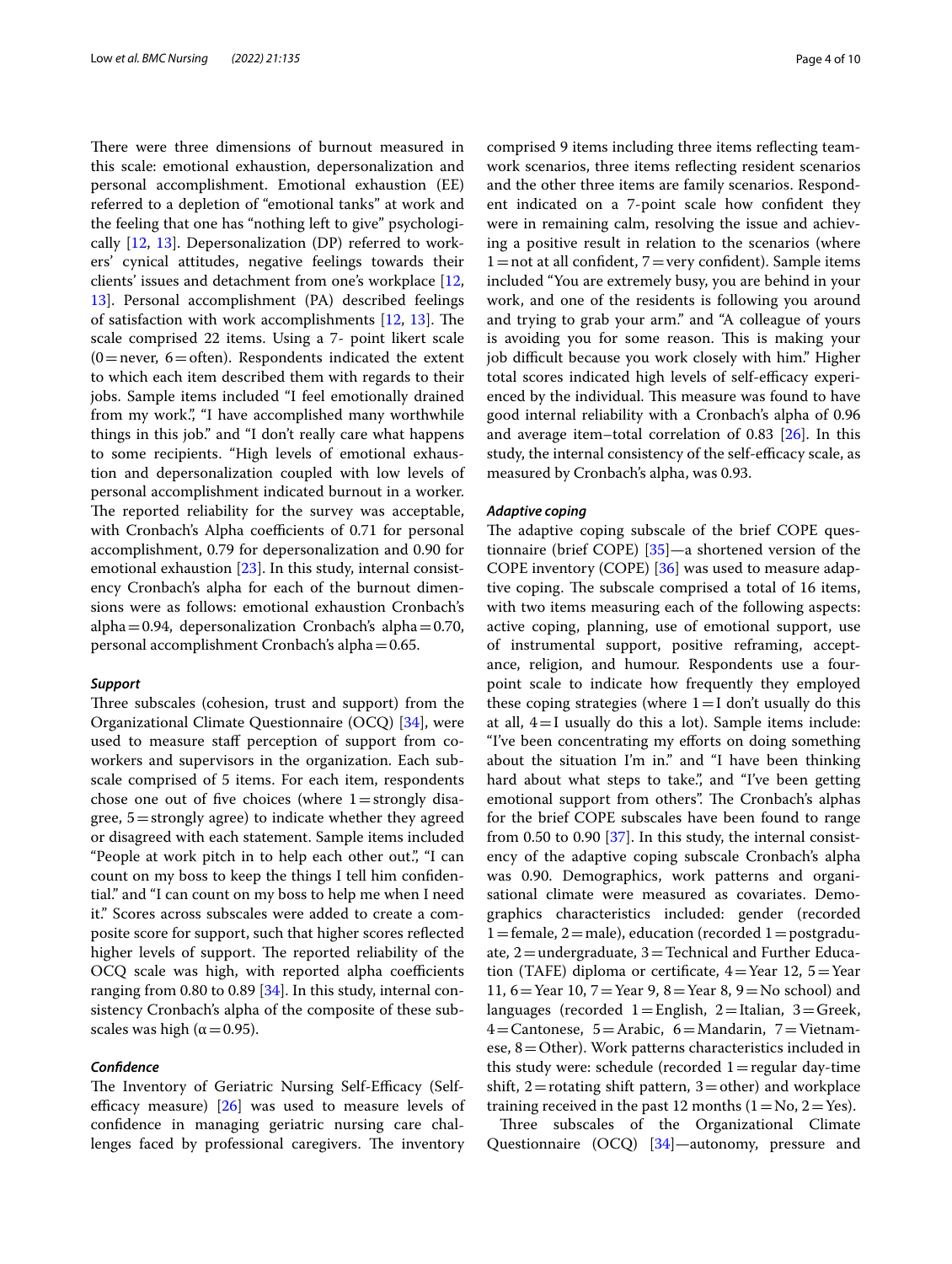recognition—were used to measure staff perception of work independence, workload and skill recognition in the organization. Each subscale comprised of 5 items. For each item, respondents were required to choose one out of five choices (where  $1=$  strongly disagree,  $5=$  strongly agree) to indicate whether they agree or disagree with each statement. Items included "I determine my own work procedure.", "I have too much work and too little time to do it in." and "My boss is quick to recognize good performance." The 15-items were summed to obtain organizational climate functioning scores, which ranged from 5 to 75 where higher scores indicated higher levels of positive organizational climate functioning. In this study, internal consistency Cronbach's alpha was.60.

#### **Statistical analyses**

Data were summarised using descriptive statistics, such as mean, standard deviation, median and range, for continuous variables while frequency and percentage were presented for categorical variables. Internal consistencies were described using Cronbach's alpha.

Hierarchical regression was conducted to examine the extent to which the purported predictor variables predicted burnout dimensions after controlling for covariates. Three regression analyses were conducted each with a dimension of burnout as the dependent variable. Covariates were demographics, work patterns and organisational climate (Step 1); predictor variables were support, confdence and adaptive coping (Step 2).

Assumptions relating to multicollinearity, outliers, normality, linearity, homoscedasticity, independence of residuals were tested. All assumptions were met. A *p*value of<0.05 was deemed statistically signifcantly for all two-sided tests. The analyses was conducted using IBM SPSS Statistics version 27 [[38\]](#page-9-30).

## **Results**

#### **Sample**

The study was conducted across Australian RACFs. The sample comprised 133 RAC staff. Of these, 1 RAC staff was excluded from this study due to missing data, leaving a fnal sample of 133 participants (mean age is 44.1 years,  $SD = 13.9$ ). Their mean length of time employed in the aged care industry was 115.4 months  $(SD=112.40)$ . Their mean length of time employed in their current job was 55.40 months (SD = 59.40). The mean working hours in a week for the sample was  $34.90$  (SD = 12.10).

The sociodemographic variables and educational qualifcations of the participants are presented in Tables [1](#page-4-0) and [2](#page-5-0). Participants were mostly female, from Oceania (Australia and New Zealand), employed in a full-time permanent capacity with a regular day-time shift work schedule. Most participants worked as personal care attendants, followed by management and administration roles. Most participants had a vocational diploma or certifcate, while approximately a quarter had either a postgraduate university degree or an undergraduate university degree. Nearly all participants had undergone training in the workplace in the last 12 months.

Table [3](#page-5-1) presents the means, standard distribution and ranges of predictor and dependent variable. Results showed low to moderate level of support, confdence, adaptive coping, as well as low to moderate level of emotional exhaustion, depersonalization and personal accomplishment.

Bivariate association between predictors and burn-out Table [4](#page-6-0) shows the Pearson's correlation coefficients between predictor variables and the three dimensions of burnout. The findings showed that support was signifcantly negatively correlated with emotional exhaustion and depersonalisation, while signifcantly positively correlated to personal accomplishment. Higher levels of support were correlated with lower levels of emotional exhaustion depersonalisation and higher levels of personal accomplishment. Confidence was significantly negatively correlated to depersonalisation and positively correlated with personal accomplishment. This suggests that lower levels of confdence were correlated to higher levels of depersonalisation while higher levels of confdence were correlated to higher levels of personal accomplishment. There was no significant correlation found between adaptive coping and all three dimensions of burnout.

## <span id="page-4-0"></span>**Table 1** Descriptive statistics of participants biographical information (*N*=133)

|                                               | Mean   | <b>Standard deviation</b> | Range (Min-max) |
|-----------------------------------------------|--------|---------------------------|-----------------|
| Age                                           | 44.10  | 13.90                     | $19 - 81$       |
| Length of time employed in aged care (months) | 115.40 | 112.40                    | 1-500           |
| Length of time in current job (months)        | 55.40  | 59.40                     | $1 - 303$       |
| Hours worked in week                          | 34.90  | 12.10                     | $5 - 76$        |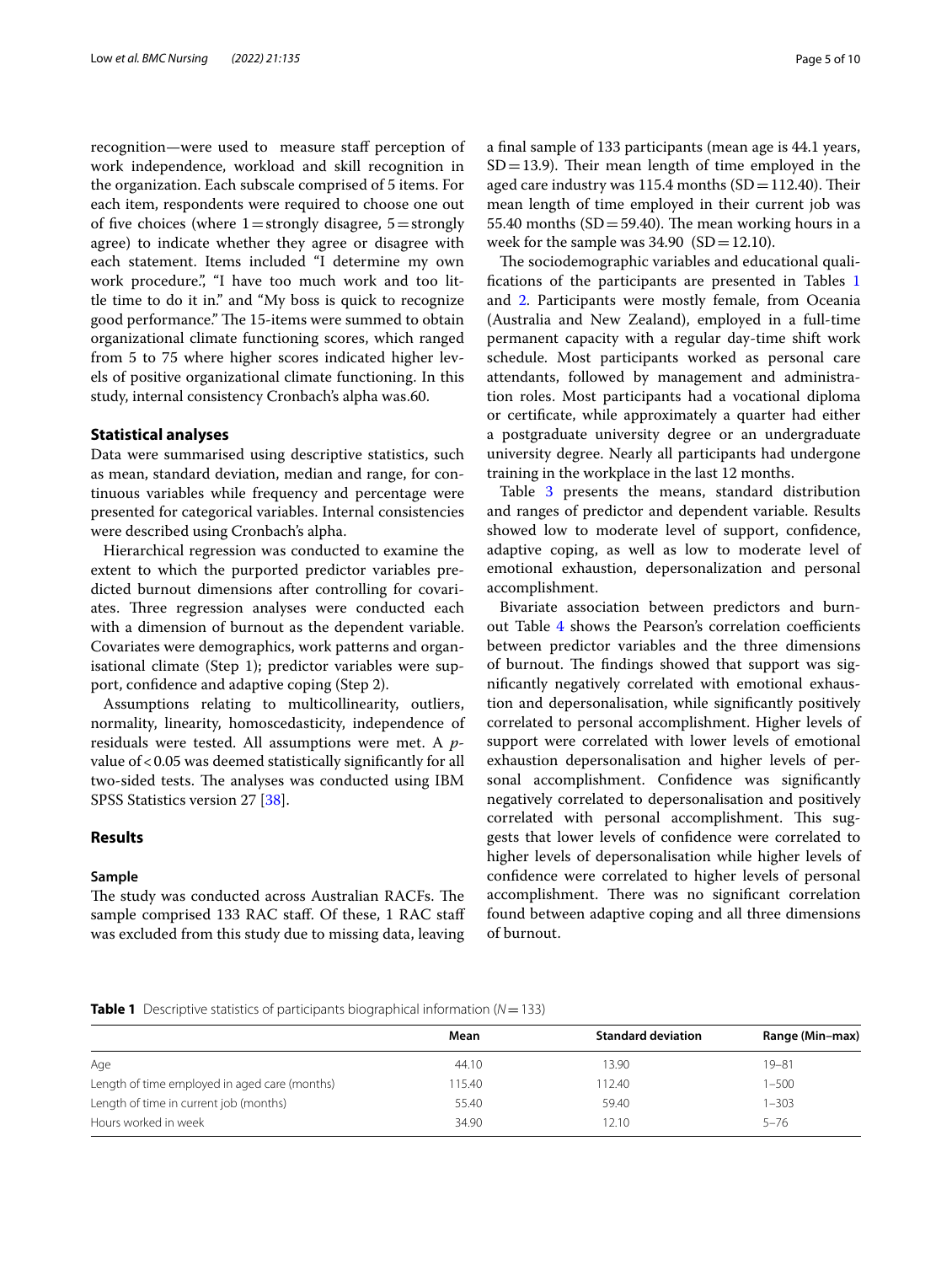<span id="page-5-0"></span>

| Table 2 Sociodemographic,                  | work | characteristics | and |
|--------------------------------------------|------|-----------------|-----|
| educational qualifications of participants |      |                 |     |

| Variable                       | Number of<br>participants | Percentage |
|--------------------------------|---------------------------|------------|
| Gender                         |                           |            |
| Male                           | 12                        | 9.0        |
| Female                         | 121                       | 91.0       |
| Job title                      |                           |            |
| Management                     | 30                        | 22.6       |
| Administration                 | 14                        | 10.5       |
| Spiritual care work            | 1                         | 0.8        |
| Care co-ordinator              | 9                         | 6.8        |
| Nurse practitioner             | 0                         | 0.0        |
| Registered nurse               | 12                        | 9.0        |
| Enrolled nurse                 | 9                         | 6.8        |
| Personal care attendant        | 41                        | 30.8       |
| Allied health professionals    | 5                         | 3.8        |
| Allied health assistants       | $\overline{2}$            | 1.5        |
| Other                          | 10                        | 7.5        |
| Work classification            |                           |            |
| Full-time permanent            | 57                        | 42.9       |
| Permanent part-time            | 63                        | 47.4       |
| Casual/contract full-time      | 4                         | 3.0        |
| Casual/contract part-time      | 9                         | 6.8        |
| Work schedule                  |                           |            |
| Regular day-time shift         | 88                        | 66.2       |
| Rotating shift pattern         | 27                        | 20.3       |
| Other                          | 18                        | 13.5       |
| Work training (last 12 months) |                           |            |
| No training provided           | 11                        | 8.3        |
| Training provided              | 122                       | 91.7       |
| Continents                     |                           |            |
| Asia                           | 20                        | 15.0       |
| Africa                         | 4                         | 3.0        |
| Oceania                        | 97                        | 72.9       |
| North America                  | 1                         | 0.8        |
| Europe                         | 11                        | 8.3        |
| Education                      |                           |            |
| Postgraduate degree            | 37                        | 27.8       |
| Undergraduate degree           | 29                        | 21.8       |
| TAFE Diploma or certificate    | 59                        | 44.4       |
| High school                    | 8                         | 6.0        |
| Languages spoken               |                           |            |
| English                        | 108                       | 81.2       |
| Mandarin                       | 4                         | 3.0        |
| Vietnamese                     | 1                         | 0.8        |
| English language competency    |                           |            |
| Excellent                      | 123                       | 92.5       |
| Good                           | 10                        | 7.5        |

<span id="page-5-1"></span>

|  |  |                                                   | Table 3 Levels of burnout, support, confidence and adaptive |  |
|--|--|---------------------------------------------------|-------------------------------------------------------------|--|
|  |  | coping in a sample of aged care staff $(N = 133)$ |                                                             |  |

| Variable                | Minimum          | Maximum | Mean  | SD    |
|-------------------------|------------------|---------|-------|-------|
| Emotional exhaustion    |                  | 54      | 24.99 | 14.89 |
| Depersonalisation       | $\left( \right)$ | 27      | 5.48  | 557   |
| Personal accomplishment | 19               | 48      | 38.64 | 6.27  |
| Support                 | 17               | 75      | 53.50 | 13.05 |
| Confidence              | 9                | 63      | 51.08 | 937   |
| Adaptive coping         | 16               | 63      | 3716  | 1045  |

## **Hierarchical** *r***egression** *Emotional exhaustion*

Table [5](#page-7-0) presents the results of the hierarchical regression analyses. Age, gender, education, language, organisational climate, hours, schedule, training were entered at Step 1, explaining 10% of the variance in emotional exhaustion. After entry of support, confdence, adaptive coping at Step 2, the total variance explained by the model as a whole was 38.4%, F (11, 121)=6.87, *p*<0.001. The support, confidence, adaptive coping measures explained an additional 28% of the variance in emotional exhaustion after controlling for age, gender, education, language, organisational climate, hours, schedule, training, R squared change=0.28, F change  $(3, 121) = 18.51$ ,  $p$ <0.001. More specifically, higher levels of support signifcantly predicted lower emotional exhaustion scores ( $p$ <0.001) and lower depersonalization scores ( $p$ <0.001); this prediction was not signifcant for personal accomplishment scores once demographics, organisational climate and work patterns were controlled.

## *Depersonalization*

Age, gender, education, language, organisational climate, hours, schedule, training were entered at Step 1, explaining 10.8% of the variance in depersonalization. After entry of support, confdence, adaptive coping at Step 2, the total variance explained by the model as a whole was 25%, F  $(11, 121) = 3.59$ ,  $p < 0.001$ . The support, confidence, adaptive coping measures explained an additional 14% of the variance in depersonalization after controlling for age, gender, education, language, organisational climate, hours, schedule, training, R squared change  $=0.14$ , F change  $(3, 121) = 7.39$ ,  $p < 0.001$ . In particular, higher levels of confdence signifcantly predicted lower emotional exhaustion scores  $(p<0.05)$ , lower depersonalization scores  $(p < 0.05)$  and higher personal accomplishment scores  $(p < 0.001)$  once all other variables were controlled.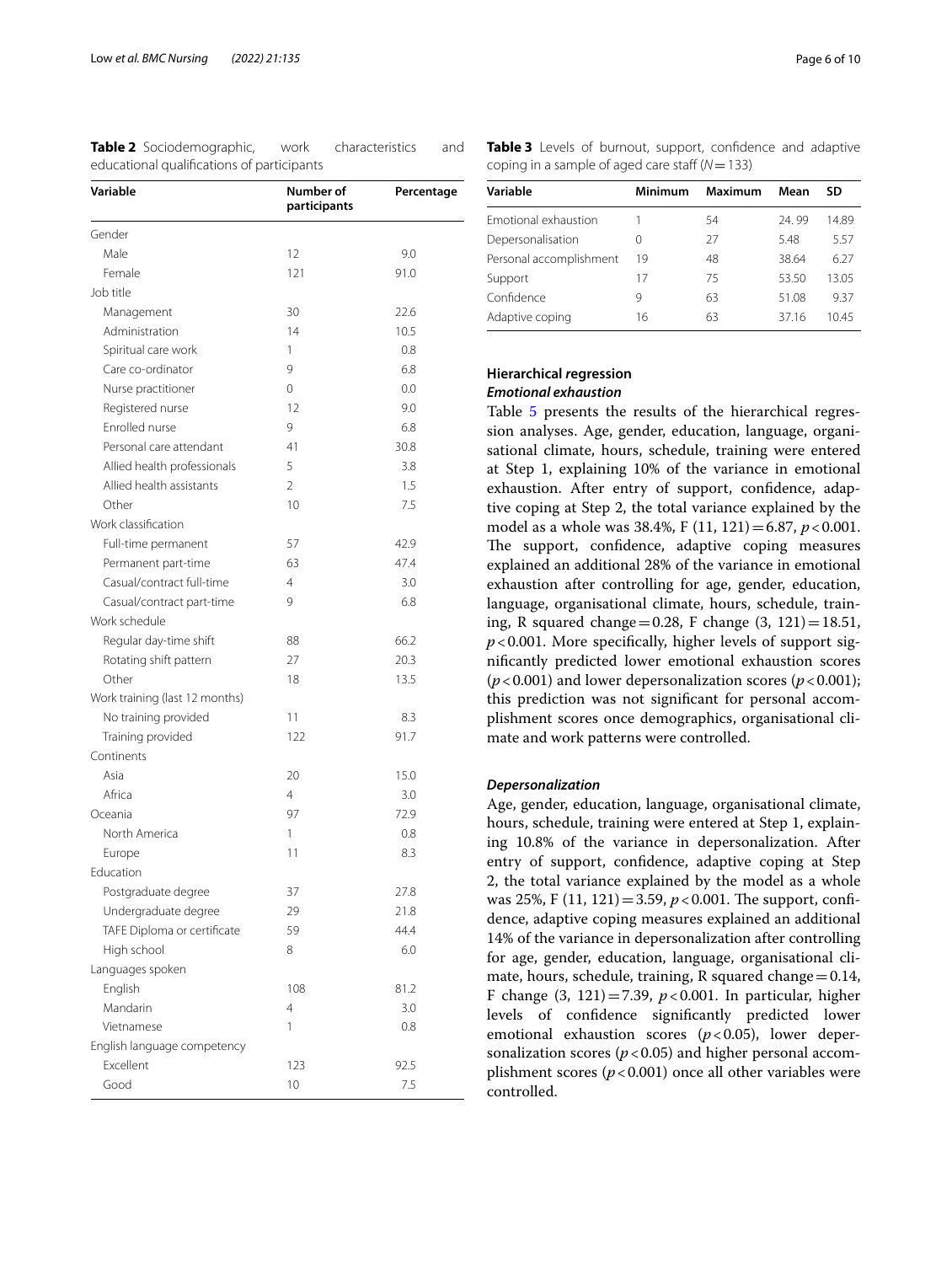| Variable                | <b>Emotional</b><br>exhaustion | Depersonalisation | Personal<br>accomplishment | Support | Confidence |
|-------------------------|--------------------------------|-------------------|----------------------------|---------|------------|
| Emotional exhaustion    |                                |                   |                            |         |            |
| Depersonalisation       | $.68***$                       |                   |                            |         |            |
| Personal accomplishment | $-31***$                       | $-39**$           |                            |         |            |
| Support                 | $-50**$                        | $-34**$           | $.18*$                     |         |            |
| Confidence              | $-17$                          | $-22*$            | $.26***$                   | .02     |            |
| Adaptive coping         | .15                            | .13               | .08                        | $-.02$  | $-0.03$    |

<span id="page-6-0"></span>Table 4 Pearson's correlation coefficients between support, confidence, adaptive coping and burnout (emotional exhaustion, depersonalisation and personal accomplishment (*N*=133)

\* *p*<.05; \*\**p*<.01; \*\*\**p*<.001

#### *Personal accomplishment*

Age, gender, education, language, organisational climate, hours, schedule, training were entered at Step 1, explaining 10% of the variance in personal accomplishment. After entry of support, confdence, adaptive coping at Step 2, the total variance explained by the model as a whole was 17 %, F (11, 121) = 2.222,  $p < .05$ . The support, confdence, adaptive coping measures explained an additional 7% of the variance in personal accomplishment after controlling for age, gender, education, language, organisational climate, hours, schedule, training, R squared change= .07, F change (3, 121) = 3.56, *p* < .05. In addition, higher levels of adaptive coping signifcantly predicted lower emotional exhaustion scores ( $p < 0.05$ ); the prediction was not signifcant for depersonalization and personal accomplishment scores once all other variables were controlled.

## **Discussion**

The aims of the study were to examine the extent to which support, confdence and adaptive coping in RAC staff employed in Australia predict their occupational burnout. This study found that support, confidence and adaptive coping were predictors of burnout in RAC staf, even after controlling for demographics, work patterns and organisational climate. This finding is discussed in detail below.

First, higher levels of support signifcantly predicted lower emotional exhaustion and lower depersonalization levels once demographics, organisational climate and work patterns were controlled. The role of support in occupational burnout has been well-documented in the literature [[22,](#page-9-14) [25\]](#page-9-17). RAC staff who received greater levels of support from their managers experienced lower levels of emotional exhaustion and depersonalization [[25\]](#page-9-17).

The findings from this study not only supported the results of [[25](#page-9-17)] and [\[22](#page-9-14)]; they also further emphasised the importance of the role of support even after more permanent aspects of the workplace such as demographics, organisational and work pattern characteristics were controlled.

Second, higher levels of confdence signifcantly predicted lower emotional and depersonalization levels and higher personal accomplishment levels while controlling for covariates. Similar to Shrestha et al. [\[27](#page-9-19)]'s mixed methods scoping review study, this study found that higher self-confdence in RAC staf were negatively associated with burnout levels. Results from our study supported findings from Duffy et al.  $[23]$  $[23]$ 's study where greater levels of self-efficacy in care staff had significantly contributed to lower levels of emotional exhaustion and depersonalization and higher levels of personal accomplishment [\[23](#page-9-15)]. Findings from this study were also consistent with past research by [[26\]](#page-9-18) and Brouwers et al. [[28](#page-9-20)] where confdence levels of staf members were found to signifcantly predict personal accomplishment. Hence, the role of confdence in RAC staf was a vital component in predicting occupational burnout even after controlling for demographics, organisational and work patterns characteristics.

Third, higher levels of adaptive coping significantly predicted lower emotional exhaustion levels once demographics, organisational climate and work patterns were controlled and this fnding was consistent with past research of the role of coping and burnout levels. The fndings for coping strategies supported the results of Lee et al. [[24](#page-9-16)] and Mackenzie et al. [[31](#page-9-23)]. Unlike some studies [[18,](#page-9-10) [20](#page-9-12)], this current study controlled for gender, therefore gender diferences in burnout and coping styles were not observed.

Since the current study controlled for covariates such as demographics, organisational climate and work patterns, the results provided a strong evidence that adaptive coping signifcantly predicted lower levels of emotional exhaustion in RAC staf. Hence, individuals who utilise adaptive coping skills such as problemsolving and knowledge seeking are likely to cope better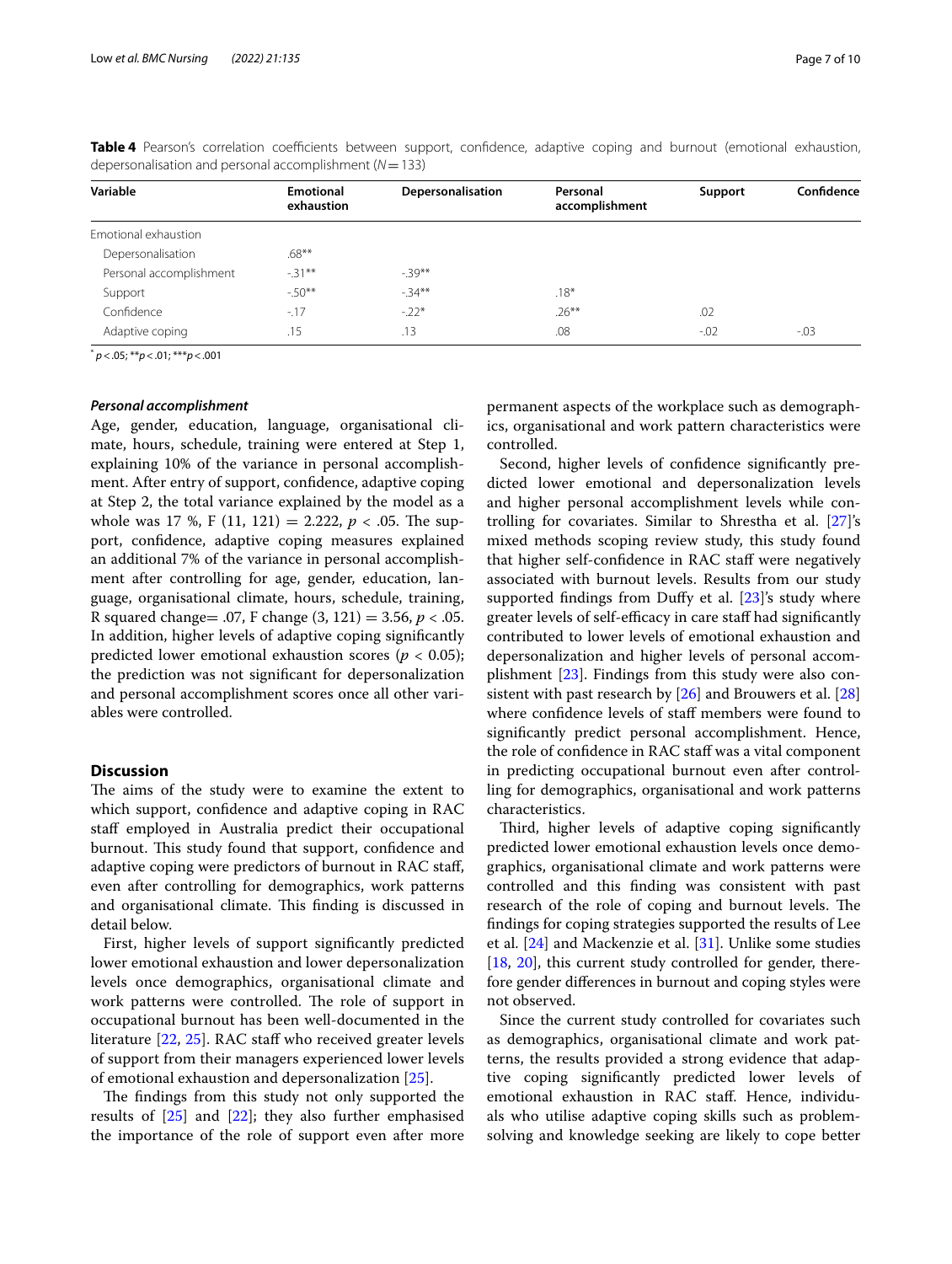| Step        | Independent variables                                                                    |               | MBI_EE         |                 |                |               | NBI_DP  |                 |                |               | MBI_PA  |                 |               |
|-------------|------------------------------------------------------------------------------------------|---------------|----------------|-----------------|----------------|---------------|---------|-----------------|----------------|---------------|---------|-----------------|---------------|
|             |                                                                                          | ř             |                | Change in $R^2$ | P-value        | ř             |         | Change in $R^2$ | P-value        | ጅ             |         | Change in $R^2$ | P-value       |
|             | Age, gender, education, language, organisa-<br>tional climate, hours, schedule, training | 100           | 102            |                 | > 0.05         | 108           | 108     |                 | > 0.05         | 095           | 095     |                 | > 0.05        |
|             | Added support, confidence, adaptive coping                                               | 384           | 283            |                 | 0.001          | 246           | 138     |                 | 0.001          | .168          | 073     |                 | &0.05         |
| Final model |                                                                                          | B (s.e)       | ∞              | $P-$ value      | 95% CI         | B (s.e.)      |         | P-value         | 95% CI         | B (s.e.)      |         | $-$ value       | 95% CI        |
|             | Age                                                                                      | $-0.03(0.09)$ | $-0.03$        | 0.74            | $-0.20, 0.14$  | $-0.10(0.04)$ | $-0.25$ | 0.01            | $-0.17, -0.03$ | 0.04 (0.04)   | 0.08    | 0.41            | $-0.05, 0.12$ |
|             | Gender                                                                                   | $-1.18(3.77)$ | $-0.02$        | 0.76            | -8.65, 6.29    | .25(1.56)     | 0.06    | 0.43            | $-1.85, 4.34$  | $-0.66(1.85)$ | $-0.03$ | 0.72            | 4.32, 2.99    |
|             | Education                                                                                | $-0.69(1.06)$ | 0.05           | 0.52            | $-2.79, 1.41$  | 0.02(0.44)    | $-0.00$ | 0.97            | $-0.89, 0.85$  | 0.35 (0.52)   | 0.06    | 0.50            | 0.68, 1.38    |
|             | Language                                                                                 | $-0.86(0.47)$ | 0.15           | 0.07            | $-1.78, 0.07$  | $-0.28(0.19)$ | $-0.13$ | $\frac{5}{2}$   | $-0.67, 0.10$  | 0.24(0.23)    | 0.10    | 0.31            | 0.22, 0.69    |
|             | Organisational climate                                                                   | 0.38(0.20)    | 0.18           | 0.06            | $-0.01, 0.76$  | 0.10(0.08)    | 0.13    | 0.22            | $-0.06, 0.26$  | 0.13(0.10)    | 0.15    | 0.18            | $-0.06, 0.32$ |
|             | Hours                                                                                    | 0.11(0.10)    | 0.09           | 0.29            | $-0.09, 0.30$  | 0.03(0.04)    | 0.06    | 0.50            | $-0.05, 0.11$  | $-0.02(0.05)$ | $-0.04$ | 0.69            | $-0.11, 0.08$ |
|             | Schedule                                                                                 | (1.74)        | $rac{1}{2}$    | 0.26            | 5.42, 1.46     | $-0.45(0.72)$ | $-0.06$ | 0.54            | $-1.87,0.98$   | 0.47 (0.85)   | 0.05    | 0.59            | $-1.22, 2.15$ |
|             | Training                                                                                 | $-6.12(4.05)$ | $\overline{=}$ | 0.13            | $-14.14, 1.90$ | $-1.53(1.68)$ | $-0.08$ | 0.37            | $-4.85, 1.90$  | 4.14 (1.98)   | 0.18    | 0.04            | 0.21,8.06     |
|             | Support                                                                                  | $-0.72(0.11)$ | $-0.63$        | 0.001           | $-0.93, -0.50$ | 0.18(0.05)    | $-0.41$ | 0.001           | $-0.27, -0.09$ | 0.06(0.05)    | 0.12    | 0.27            | $-0.05, 0.16$ |
|             | Confidence                                                                               | $-0.30(0.12)$ | $-0.19$        | 0.02            | $-0.53, -0.06$ | $-0.11(0.05)$ | $-0.18$ | 0.03            | $-0.21, -0.01$ | 0.18(0.06)    | 0.27    | 0.00            | 0.06,0.30     |
|             | Adaptive coping                                                                          | 0.27(0.11)    | 0.19           | 0.02            | 0.05, 0.48     | 0.07 (0.05)   | 0.13    | 0.15            | $-0.02, 0.16$  | 0.02(0.05)    | 0.04    | 0.67            | $-0.08, 0.13$ |

<span id="page-7-0"></span>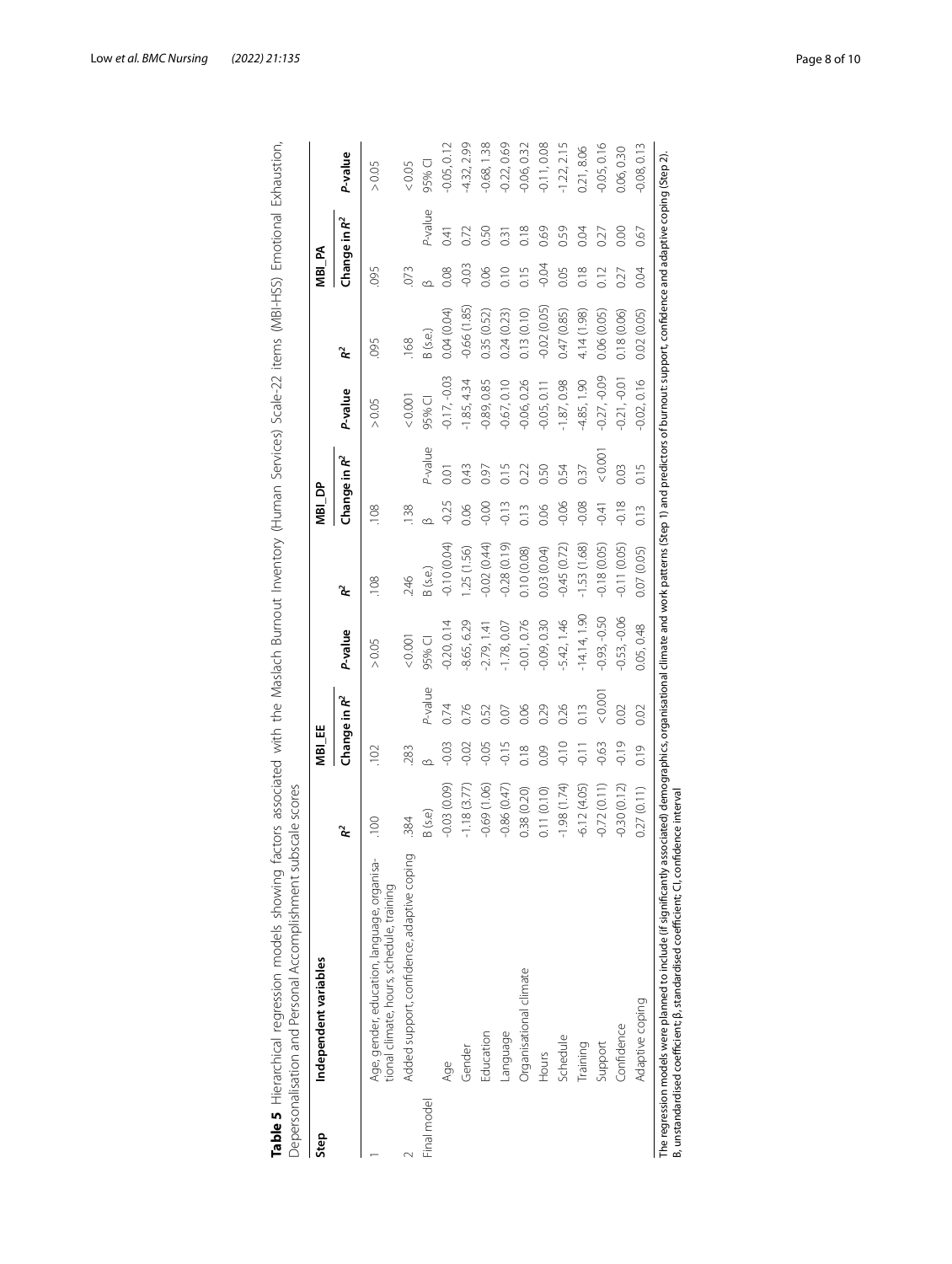during stressful life events  $[29]$  $[29]$ . The type of coping strategies used by individuals is vital as it impacts on one's psychological and physical health [\[29](#page-9-21)]. Therefore, it is important to utilise adaptive coping strategies as there is an indirect impact on RAC staf's wellbeing which may also adversely impact on the quality of care provided to residents.

The clinical implication of this study is that in order to better manage occupational burnout in RAC staff working in RACFs, it is imperative for future intervention programs to incorporate support, confdence and adaptive coping skills in order to help them reduce or manage occupational burnout. By fostering greater workplace support from supervisors and colleagues, equipping RAC staff with adaptive coping skills can further contribute to staf members' confdence levels, which will result in better management of occupational burnout in this cohort.

This study had several limitations. The focus on a single country in this study limits the ability to generalise these current fndings to other countries. Self-selection bias may also be present in this study as staf members who completed the survey may be diferent from other staf members who have decided not to participate in this burnout study. Furthermore, causality has not been established in this study. It is also not known whether these predictors of burnout apply equally to staff members employed in diferent geriatric settings such as inpatient wards in hospitals. Comparative studies, particularly, among gender diferences in burnout and coping styles can also be undertaken in the near future.

### **Conclusion**

Burnout can reduce RAC staff wellbeing and may impact adversely on the quality of care such staf provide to residents. The current study examined support, confidence and adaptive coping as predictors of burnout in RAC staff working in Australia. It found that support, confidence and adaptive coping signifcantly predicted burnout symptoms in RAC staf, after controlling for staf demographics, organisational climate and work patterns. Taken together, our fndings highlight the role of support, confdence and adaptive coping skills and how these predictors need to be addressed in future interventions for occupational burnout among RAC staf in Australia.

#### **Abbreviations**

RAC: Residential aged care; RACFs: Residential aged care facilities.

#### **Acknowledgements**

We thanked the research participants for taking time out to participate in this study.

#### **Authors' contributions**

All authors contributed to the design of this study, data analysis and write-up of this manuscript. Data was collected by one author, YSL. All authors have read and approved the manuscript.

#### **Funding**

The authors declare that there is no funding involved.

#### **Availability of data and materials**

The datasets used and/or analysed during the current study are available from the corresponding author on reasonable request.

#### **Declarations**

#### **Ethics approval and consent to participate**

The authors confrmed that research involving human participants, human material, or human data, were performed in accordance with the relevant guidelines and have been approved by the University's ethics committee. This study was approved by the Swinburne University of Technology Human Research Ethics Committee (SUHREC) (Reference no. 20203027–5106, 8 September 2020). The authors confrmed that informed written consent was obtained from all study participants.

#### **Consent for publication**

No individual personal data is collected in this study.

#### **Competing interests**

The authors declare that they have no competing interests.

#### **Author details**

<sup>1</sup> Department of Psychological Sciences, School of Health Sciences, Swinburne University of Technology, Melbourne, Australia. <sup>2</sup> Department of Health Sciences and Biostatistics, School of Health Sciences, Swinburne University of Technology, Melbourne, Australia.

#### Received: 14 September 2021 Accepted: 23 March 2022 Published online: 01 June 2022

#### **References**

- <span id="page-8-0"></span>1. Australian Bureau of Statistics. (2018). Population projections, Australia, 2017 (base)-2066 (cat. no. 3222.0). <https://www.abs.gov.au/>
- <span id="page-8-1"></span>2. Productivity Commission. (2011). Caring for older Australians: Final inquiry report (Report Number 53). <https://www.pc.gov.au/>
- <span id="page-8-2"></span>3. Productivity Commission. (2021). Section 14 Aged Care Services - Report on Government Services 2021. [https://www.gen-agedcaredata.gov.au/](https://www.gen-agedcaredata.gov.au/www_aihwgen/media/Productivity-Commission/rogs-2021-partf-section14-aged-care-services.pdf) [www\\_aihwgen/media/Productivity-Commission/rogs-2021-partf-secti](https://www.gen-agedcaredata.gov.au/www_aihwgen/media/Productivity-Commission/rogs-2021-partf-section14-aged-care-services.pdf) [on14-aged-care-services.pdf](https://www.gen-agedcaredata.gov.au/www_aihwgen/media/Productivity-Commission/rogs-2021-partf-section14-aged-care-services.pdf)
- <span id="page-8-3"></span>4. Dyer SM, Gnanamanickam ES, Liu E, Whitehead C, Crotty M. Diagnosis of dementia in residential aged care settings in Australia: An opportunity for improvements in quality of care? Australas J Ageing. 2018;37(4):E155–8. [https://doi.org/10.1111/ajag.12580.](https://doi.org/10.1111/ajag.12580)
- <span id="page-8-4"></span>5. Amare AT, Caughey GE, Whitehead C, Lang CE, Bray SC, Corlis M, Visvanathan R, Wesselingh S, Inacio MC. The prevalence, trends and determinants of mental health disorders in older Australians living in permanent residential aged care: Implications for policy and quality of aged care services. Aust N Z J Psychiatry. 2020;54(12):1200–11. [https://doi.org/10.](https://doi.org/10.1177/0004867420945367) [1177/0004867420945367.](https://doi.org/10.1177/0004867420945367)
- <span id="page-8-5"></span>6. Pitfeld C, Shahriyarmolki K, Livingston G. A systematic review of stress in staff caring for people with dementia living in 24-hour care settings. Int Psychogeriatr. 2011;23(1):4–9. [https://doi.org/10.1017/S10416102100005](https://doi.org/10.1017/S1041610210000542) [42](https://doi.org/10.1017/S1041610210000542).
- <span id="page-8-6"></span>7. Mavromaras, K., Knight, G., Isherwood, L., Crettenden, A., Flavel, J., Karmel, T., Moskos, M., Smith, L., Walton, H., & Wei, Z. (2017). 2016 National Aged Care Workforce Census and Survey – The Aged Care Workforce, 2016. [https://agedcare.health.gov.au/sites/g/fles/net1426/f/documents/03\\_](https://agedcare.health.gov.au/sites/g/files/net1426/f/documents/03_2017/nacwcs_final_report_290317.pdf) [2017/nacwcs\\_fnal\\_report\\_290317.pdf](https://agedcare.health.gov.au/sites/g/files/net1426/f/documents/03_2017/nacwcs_final_report_290317.pdf)